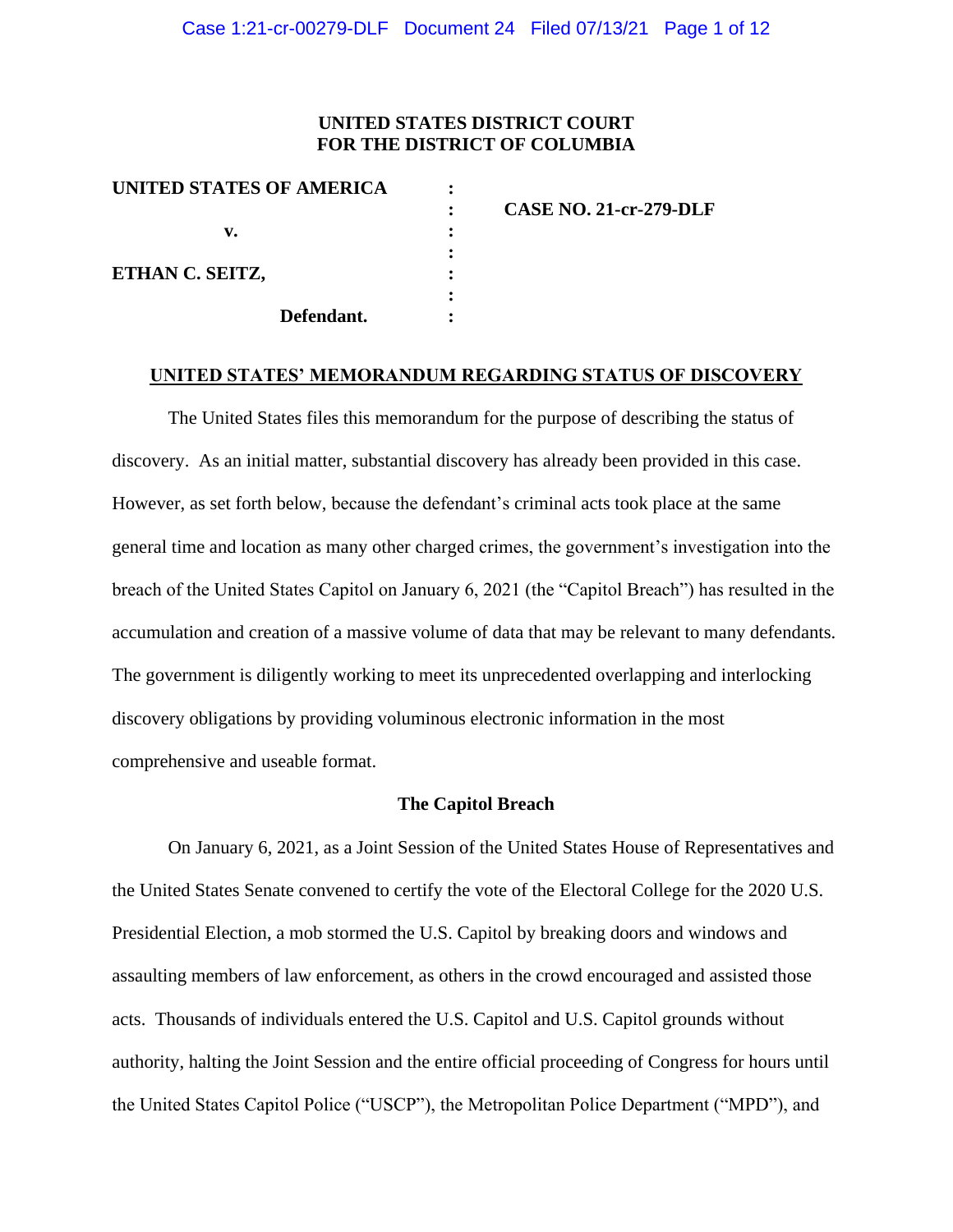#### Case 1:21-cr-00279-DLF Document 24 Filed 07/13/21 Page 2 of 12

other law enforcement agencies from the city and surrounding region were able to clear the Capitol of rioters and to ensure the safety of elected officials. This event in its entirety is hereinafter referred to as the "Capitol Breach." Defendant Seitz has been charged with obstruction of an official proceeding and misdemeanors in connection with his participation in the Capitol Breach, which included entering the Capitol through a broken window and pushing through a locked door to help other rioters enter. See Indictment, Dkt. 8; Statement of Facts, Dkt. 1.

#### **Scope of Investigation**

The investigation and prosecution of the Capitol Breach will be the largest in American history, both in terms of the number of defendants prosecuted and the nature and volume of the evidence. In the six months since the Capitol was breached, over 500 individuals located throughout the nation have been charged with a multitude of criminal offenses, including but not limited to conspiracy, tampering with documents or proceedings, destruction and theft of government property, obstruction of law enforcement during civil disorder, assaults on law enforcement, obstruction of an official proceeding, engaging in disruptive or violent conduct in the Capitol or on Capitol grounds, and trespass. There are investigations open in 55 of the Federal Bureau of Investigation's 56 field offices.

#### **Voluminous Materials Accumulated**

The government has accumulated voluminous materials that may contain discoverable information for many, if not all, defendants. An illustrative list of materials accumulated by the government includes:

> o Thousands of hours of closed circuit video ("CCV") from sources including the USCP, MPD, and United States Secret Service, and several hundred MPD Automated Traffic Enforcement camera videos;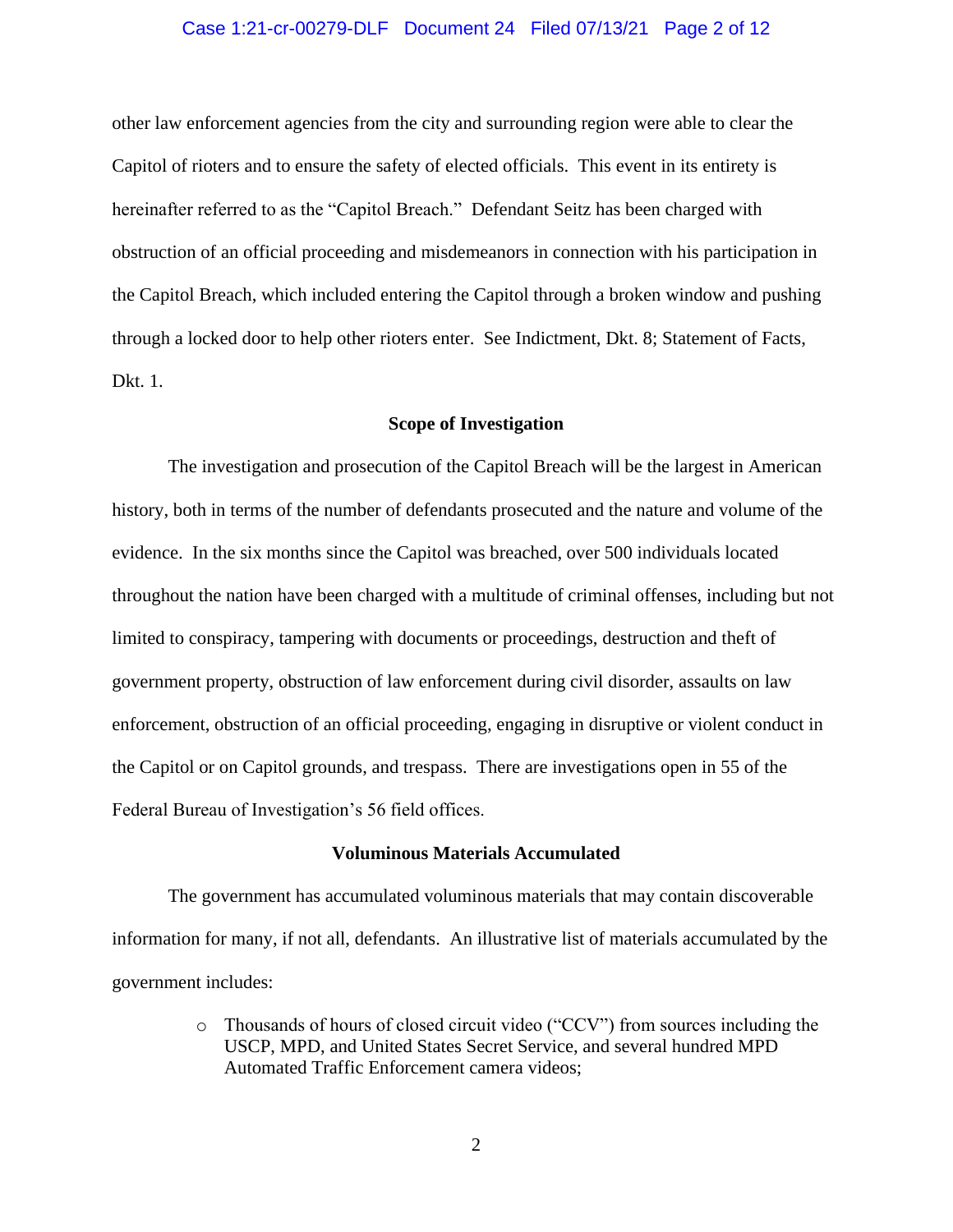- o Footage from Cable-Satellite Public Affairs Network (C-SPAN) and other members of the press;
- o Thousands of hours of body worn camera ("BWC") footage from MPD, Arlington County Police Department, Montgomery County Police Department, Fairfax County Police Department, and Virginia State Police;
- o Radio transmissions, event chronologies, and, to a limited extent, Global Positioning Satellite ("GPS") records for MPD radios;
- $\circ$  Hundreds of thousands of tips, including at least 237,000 digital media tips;
- o Location history data for thousands of devices present inside the Capitol (obtained from a variety of sources including two geofence search warrants and searches of ten data aggregation companies);
- o Subscriber and toll records for hundreds of phone numbers;
- o Cell tower data for thousands of devices that connected to the Capitol's interior Distributed Antenna System (DAS) during the Capitol Breach (obtained from the three major telephone companies);
- o A collection of over one million Parler posts, replies, and related data;
- o A collection over one million Parler videos and images (approximately 20 terabytes of data);
- o Damage estimates from multiple offices of the U.S. Capitol;
- o A multitude of digital devices and Stored Communication Act ("SCA") accounts; and
- o Responses to grand jury subpoenas, of which over 6,000 have been issued, seeking documents such as financial records, telephone records, electronic communications service provider records, and travel records.

We are still collecting and assembling materials from the numerous entities who were involved

in the response to the Breach, and we are still investigating – which means the amount of data

(phones, devices, legal process, investigative memoranda) is growing.

## **Voluminous Legal Process and Investigative Memoranda**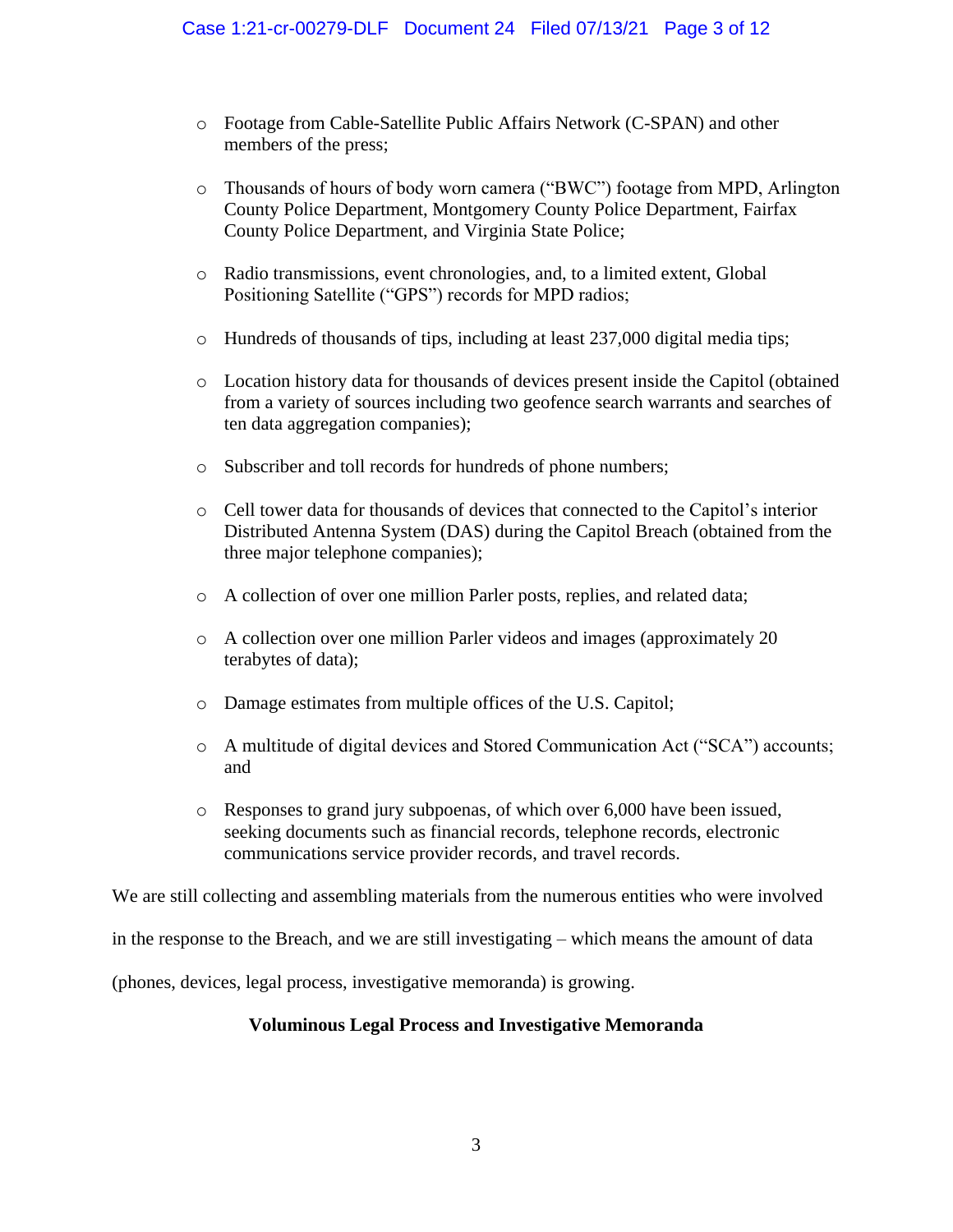#### Case 1:21-cr-00279-DLF Document 24 Filed 07/13/21 Page 4 of 12

In addition to the materials collected, tens of thousands of documents have been generated in furtherance of the investigation, to include interviews of subjects, witnesses, tipsters and officers; investigations into allegations concerning officer conduct on January 6; source reports; evidence collection reports; evidence analysis reports; chain-of-custody documents; legal documents including preservation letters, subpoenas, 2703(d) orders, consent forms, and search warrants; and memoranda of investigative steps taken to evaluate leads or further investigations.

#### **Interrelated Crimes and Discovery**

The Capitol Breach involves thousands of individuals inside and outside the Capitol, many of whom overwhelmed and assaulted police. (According to a Washington Post analysis of the events, "the mob on the west side eventually grew to at least 9,400 people, outnumbering officers by more than 58 to one.") *See* 

*https://www.washingtonpost.com/investigations/interactive/2021/dc-police-records-capitolriot/?itid=sf\_visual-forensics*. The cases clearly share common facts, happening in generally the same place and at the same time. Every single person charged, at the very least, contributed to the inability of Congress to carry out the certification of our Presidential election.

These circumstances have spawned a situation with overlapping and interlocking discovery obligations. Many defendants may be captured in material that is not immediately obvious and that requires both software tools and manual work to identify, such as video and photos captured in the devices and SCA accounts of other subjects. Accordingly, the defense is generally entitled to review all video or photos of the breach whether from CCV, BWC or searches of devices and SCA accounts. Notably, we have received a number of defense requests for access to such voluminous information, and requests for the government to review the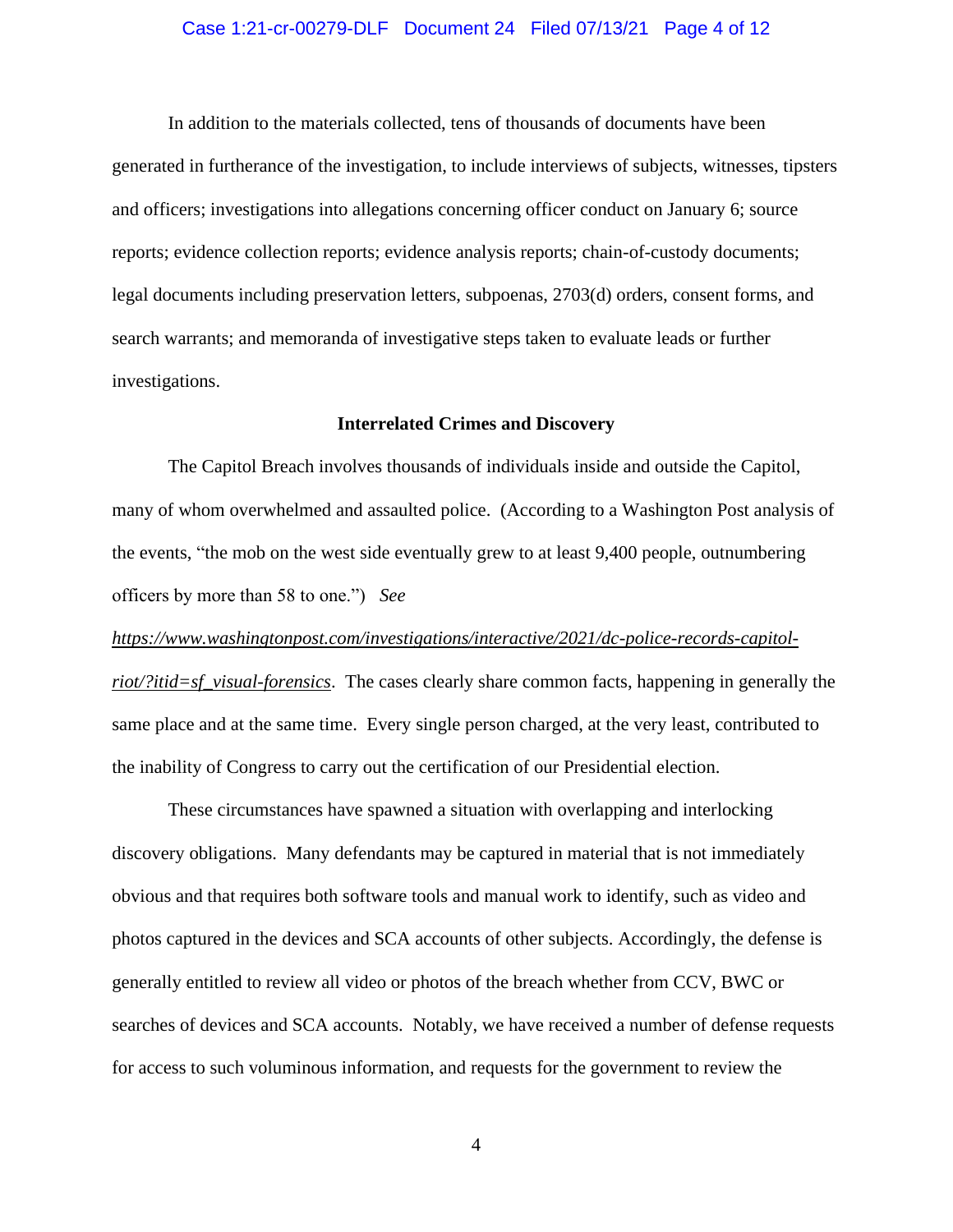entirety of the law enforcement files related to this investigation. For example, in support of a

motion to compel access to all of the footage, one such counsel stated:

The events of January 6, 2021 were memorialized to an extent rarely, if ever, experienced within the context of federal criminal cases. The Government itself has a wealth of surveillance video footage. Virtually every attendee in and around the Capitol on January 6, 2021 personally chronicled the events using their iPhone or other similar video device. Many of the attendees posted their video on one or more social media platforms. Many held their videos close to their vests resulting in little if any publication of same. News media outlets from around the world captured video footage. Independent media representative from around the world captured video footage. Intelligence and law enforcement personnel present at the Capitol on January 6, 2021 also captured video footage of events of the day. By the Government's own admission, the Government has an overwhelming amount of video footage of the events of January 6, 2021. During the handlings of January 6 cases, the Government has garnered and continues to garner access to added video footage from, among other sources, the general public and the defendants themselves. *Upon information and belief, the Government is not capable of vetting, cataloging and determining materiality of the video footage such as to ensure that disclosure of same is timely made in all cases to which the footage is material for disclosure purposes.* The "information and belief" in this regard is a function of the undersigned counsel's personal knowledge relative to footage given to the Government, familiarity with other January 6 cases both as counsel for other January 6 defendants and as counsel familiar with other counsel representing January 6 defendants and the understanding that the footage provided to the Government does not appear to have been produced to other defendants whose cases warrant similar disclosure by the Government of material evidence. *Defendant has requested the Government confirm whether there is a single repository for all video footage amassed relative to the events at the Capitol on January 6, 2021 and, further, has requested access to same for inspection and examination for determination of materiality and disclosure of the Government's protocol to determine materiality.*

*United States v. Jacob Chansley*, 21-cr-00003 (RCL) (Document No. 58)(emphasis added).

Examples of additional similar discovery requests we have received in Capitol Breach cases are

quoted in Exhibit A, attached hereto.

### **Early Establishment of Discovery Team**

Shortly after the Capitol Breach, the U.S. Attorney's Office established a Capitol Breach

Discovery Team to create and implement a process for the production of discovery in January 6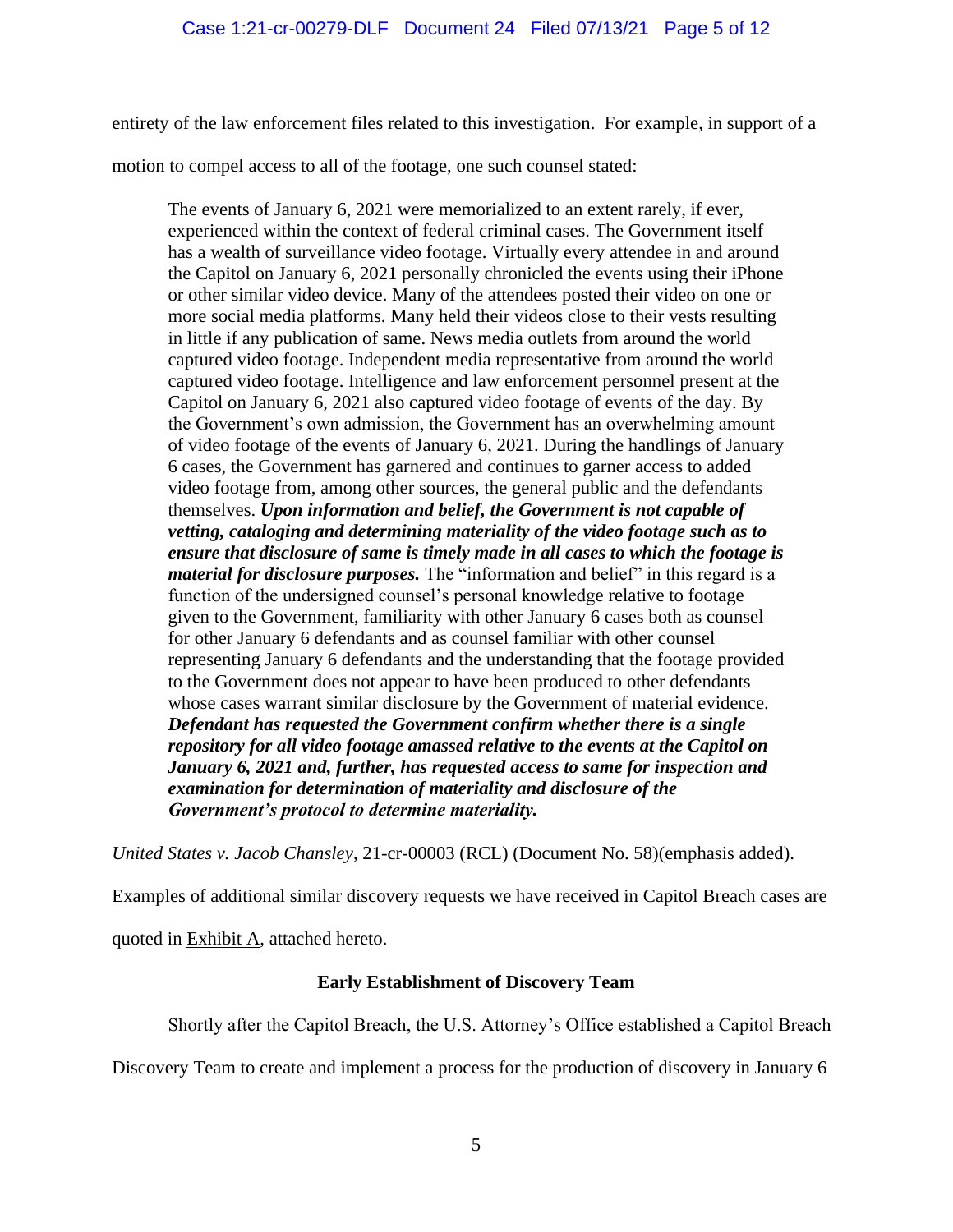#### Case 1:21-cr-00279-DLF Document 24 Filed 07/13/21 Page 6 of 12

cases. The Discovery Team is staffed by federal prosecutors who have experience in managing complex investigations involving voluminous materials, Department of Justice experts in project management and electronic discovery management, and a lead discovery agent from the Federal Bureau of Investigation. Members of the Discovery Team consult regularly with Department of Justice subject matter experts, including Associate Deputy Attorney General and National Criminal Discovery Coordinator Andrew Goldsmith. As discussed further below, members of the Discovery Team also meet and confer on a regular basis with Federal Public Defender ("FPD") leadership and electronic discovery experts.

#### **Recognition of Need for Vendor Promptly Addressed**

Following the Capitol Breach, the United States recognized that due to the nature and volume of materials being collected, the government would require the use of an outside contractor who could provide litigation technology support services to include highly technical and specialized data and document processing and review capabilities. The government drafted a statement of work, solicited bids, evaluated them, and selected a vendor. This was an unprecedented undertaking which required review at the highest levels of the Department of Justice and was accomplished as quickly as possible.

On or about May 28, 2021, the government contracted Deloitte Financial Advisory Services, LLP ("Deloitte"), a litigation support vendor with extensive experience providing complex litigation technology services, to assist in document processing, review and production of materials related to the Capitol Breach. As is required here, Deloitte furnishes secure, complex, and highly technical expertise in scanning, coding, digitizing, and performing optical character recognition – as well as processing, organizing, and ingesting a large volume of Electronically Stored Information ("ESI") and associated metadata in document review platforms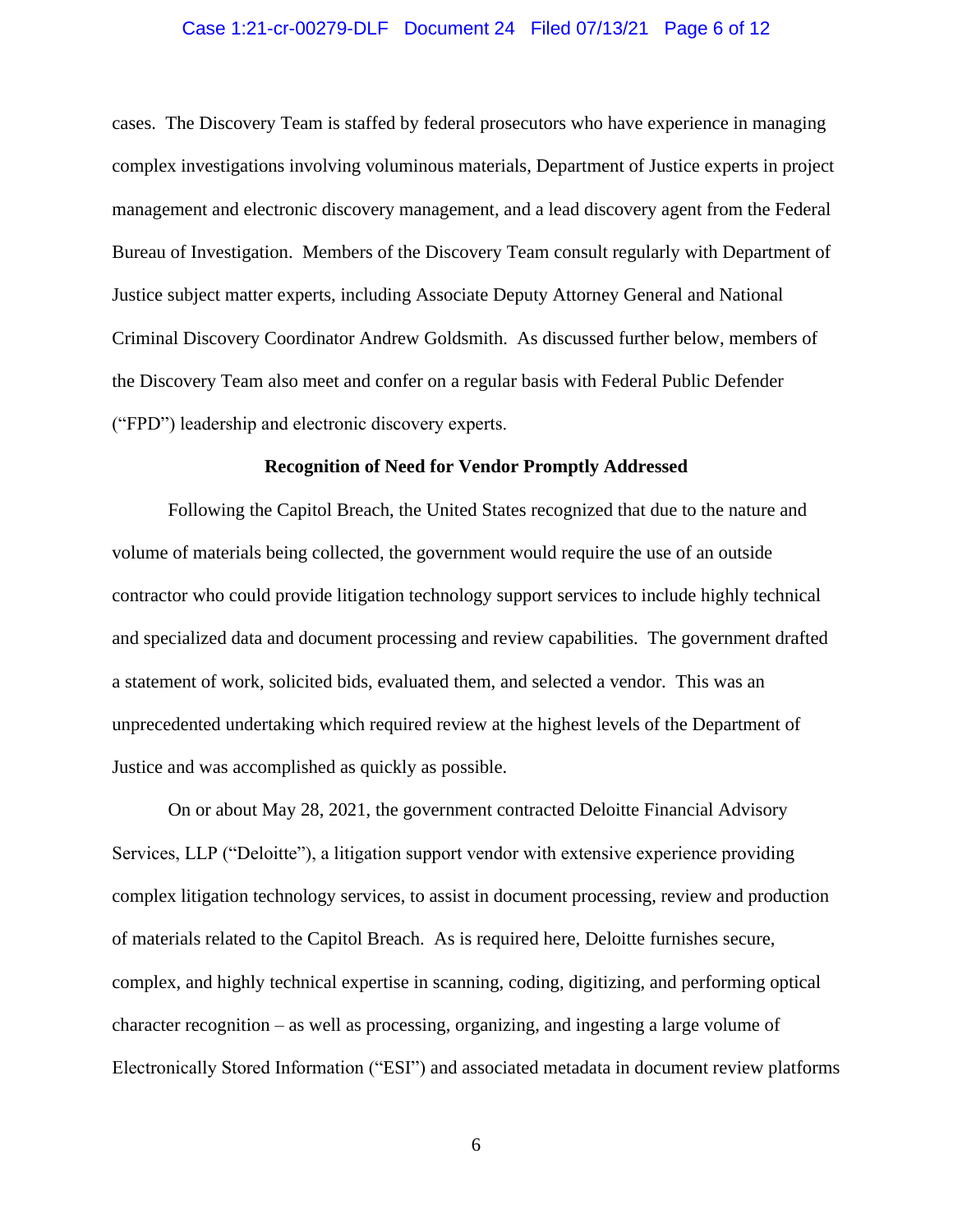#### Case 1:21-cr-00279-DLF Document 24 Filed 07/13/21 Page 7 of 12

– which is vital to the United States' ability to review large data/document productions and is essential to our ability to prosecute these cases effectively.

#### **Implementation of Contract with Deloitte**

We have already begun transferring a large volume of materials to Deloitte (as of July 7, 2021, over 200 disks of data and 34,000 USCP records), who is populating the database. Specific processing workflows and oversight are being established between the United States Attorney's Office and the vendor. We have already coordinated with Deloitte to use various tools to identify standard categories of Personal Identifying Information ("PII") and to redact them. Once the database is accessible, we will begin systematically reviewing materials for potentially discoverable information, tagging when possible (e.g., video by a location or type of conduct, interviews describing a particular event), and redacting when necessary. Among other things, the vendor is also building a master evidence tracker to assist us in keeping records of what is provided to us and what is ultimately produced, which is part of our approach to a defensible discovery protocol.

#### **Systematic Reviews of Voluminous Materials**

We are implementing and continuing to develop processes and procedures for ensuring that voluminous materials have been and will continue to be systematically reviewed for information that, *inter alia,* may be material to the defense, e.g.:

- o Comparing all known identifiers of any charged defendant against tips, Parler data, ad tech data, cell tower data, and geofence data; and
- o Searching all visual media (such as CCV, BWC, social media or device search results) – the collection of which grows on a regular basis – against known images of charged defendants.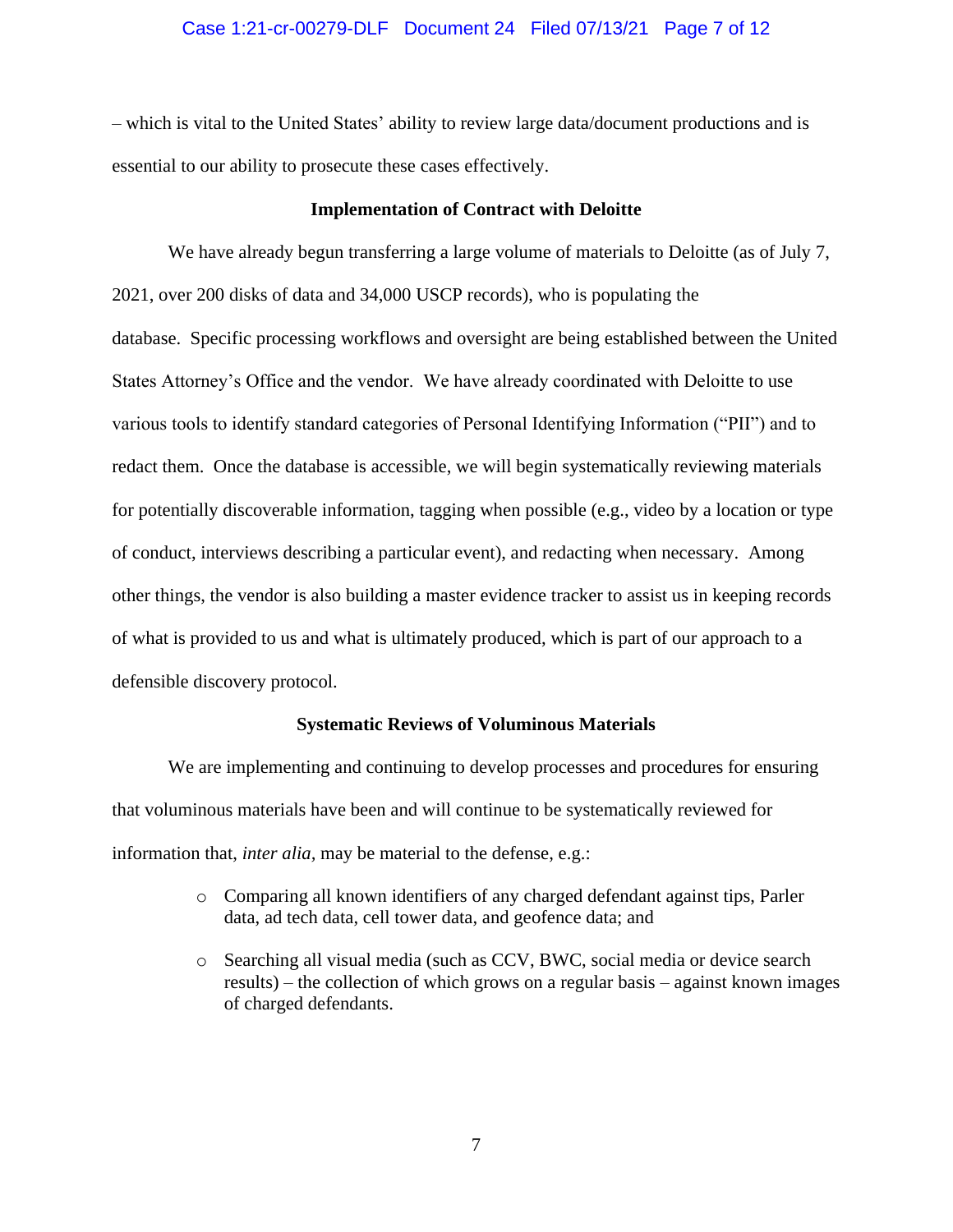#### **Certain Specific Defense Requests**

Multiple defense counsel have inquired about investigations into officers who were *alleged* to have been complicit in the January 6 Capitol Breach. We have received copies of investigations into officer conduct, have finished reviewing them, and plan to disclose the relevant materials shortly.

#### **Discovery Already Provided**

The government has already made several discovery productions that include what the government believes to be much of the materials most directly relevant to the defendant. This includes search warrants, specific relevant clips of body-worn camera videos and CCV, social media posts, the results of analysis of checks of Seitz's known identifiers against voluminous data such as tips, interview reports, and recordings of interviews of the defendant. We have also already arranged opportunities for defense counsel and an investigator to walk through the crime scene, which required the USCP to obtain the approval of many different Congressional offices to obtain access to various areas that are relevant to the charges being brought.

#### **Complexities Require Careful Consideration**

Producing discovery in a meaningful manner and balancing complex legal-investigative and technical difficulties takes time. We want to ensure that all defendants obtain meaningful access to voluminous information that may contain exculpatory material, and that we do not overproduce or produce in a disorganized manner. That means we will review thousands of investigative memoranda, even if there is a likelihood they are purely administrative and not discoverable, to ensure that disclosures are appropriate.

#### *Legal-Investigative Considerations*

We must also carefully ensure we are adequately protecting the privacy and security interests of witnesses and subjects from whom those materials were derived. For example, we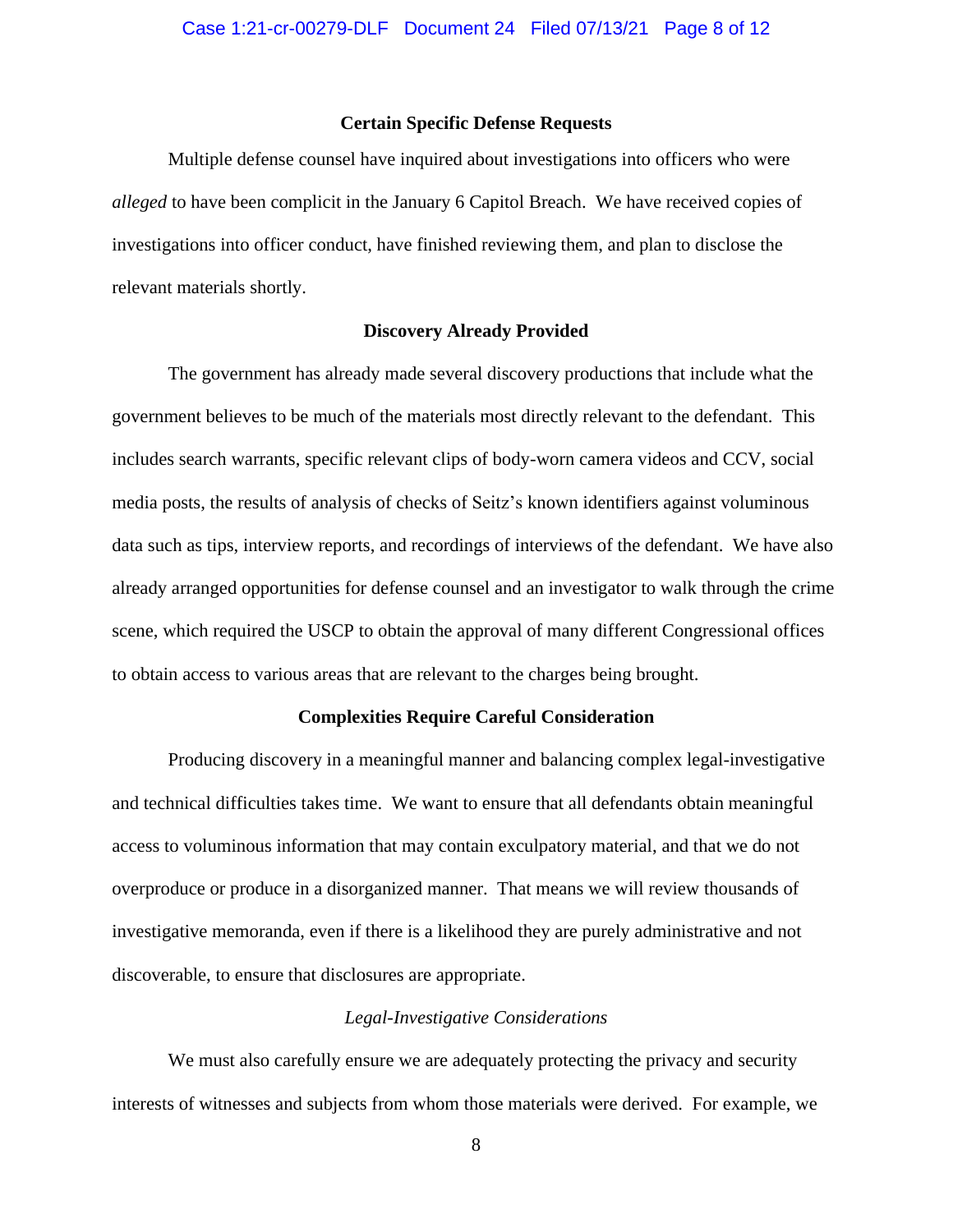#### Case 1:21-cr-00279-DLF Document 24 Filed 07/13/21 Page 9 of 12

cannot allow a defendant's PII to be disseminated – without protection – to hundreds of others. Similarly, we cannot allow personal contact information for Congressional members, staffers, and responding police officers – targets and victims of these crimes – whose phones may have connected to the Capitol's DAS network to inadvertently be produced. We also must protect Law Enforcement Sensitive materials by ensuring they are carefully reviewed for discoverability and, if they are discoverable, that they are disclosed in an appropriate manner. We continue to develop workable paradigm for disclosing a vast amount of Capitol CCV while ensuring that the Capitol's security is maintained. We are also scrupulously honoring defendants' attorney-client privilege by employing a filter team that is continually reviewing devices and accounts for potentially privileged communications.

#### *Technological Considerations*

A large volume of the information that has been collected consists of ESI. ESI frequently contains significant metadata that may be difficult to extract and produce if documents are not processed using specialized techniques. Metadata is information about an electronic document and can describe how, when and by whom ESI was created, accessed, modified, formatted, or collected. In the case of a document created with a word processing program, for example, metadata may include the author, date created, and date last accessed. In the case of video footage, metadata may identify the camera that was used to capture the image, or the date and time that it was captured. Metadata may also explain a document's structural relationship to another document, e.g., by identifying a document as an attachment to an investigative memoranda.

Processing, hosting, and production of the voluminous and varied materials described above, to include the preservation of significant metadata, involves highly technical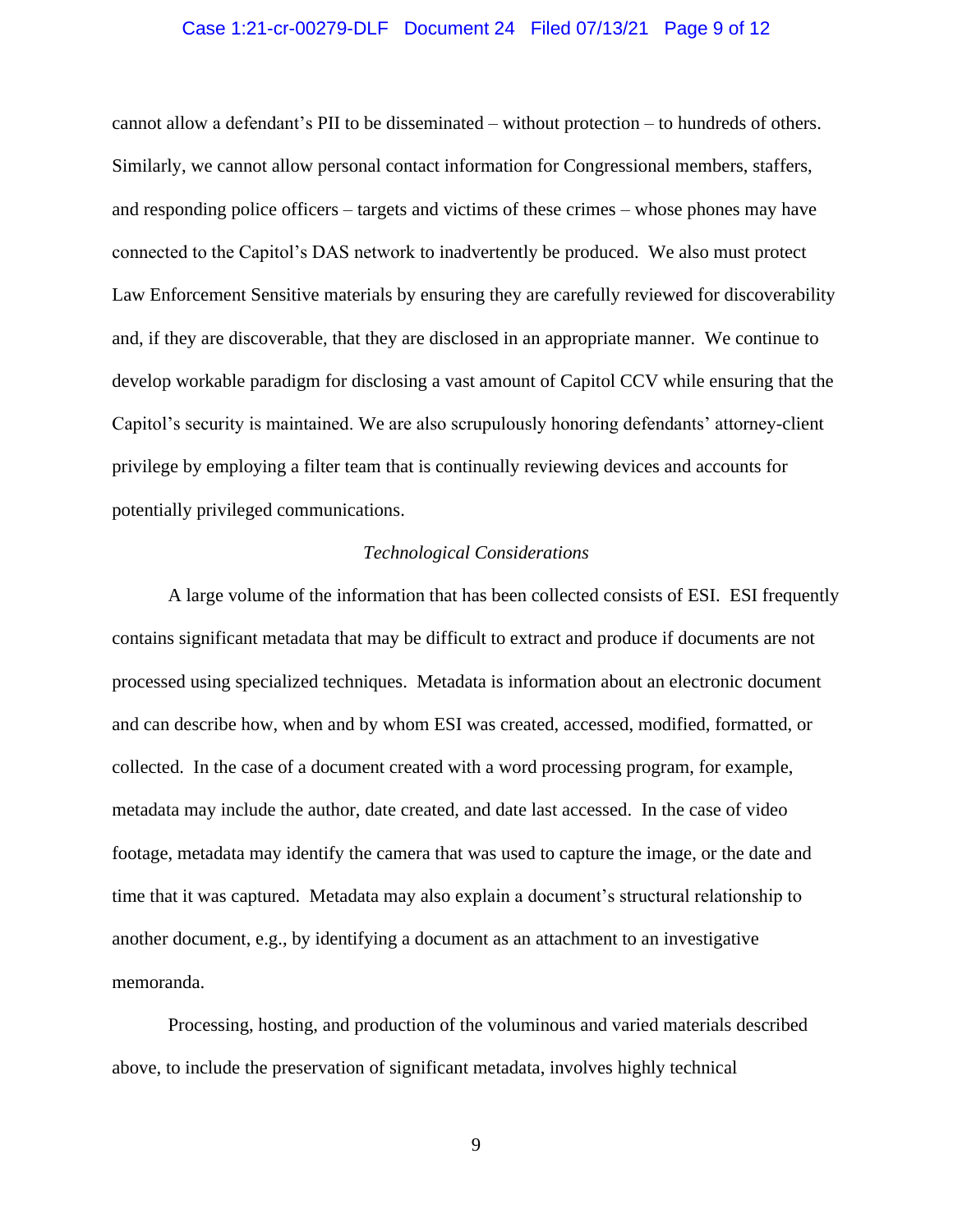#### Case 1:21-cr-00279-DLF Document 24 Filed 07/13/21 Page 10 of 12

considerations of the document's source, nature, and format. For example, the optimal type of database for hosting and reviewing video footage may differ from the optimal type of database for hosting investigative memoranda. Similarly, a paper document, a word processing document, a spreadsheet with a formula, video footage from a camera, or video footage associated with a proprietary player may each require different types of processing to ensure they are captured by database keyword searches and produced with significant metadata having been preserved.

#### **Involving Defense Counsel in Voluminous Discovery Plan**

The Discovery Team regularly meets with FPD leadership and technical experts with respect to discovery issues. Given the volume of information that may be discoverable, FPD is providing input regarding formats that work best with the review tools that Criminal Justice Act panel attorneys and Federal Defender Offices have available to them. Due to the size and complexity of the data, we understand they are considering contracting with third party vendors to assist them (just as the United States Attorney's Office has done for this matter). So as to save defense resources and to attempt to get discovery more quickly to defense counsel, there were efforts made to see if FPD could use the same vendor as the United States Attorney's Office to set up a similar database as the government is using for reviewing the ESI, but for contractual and technical reasons we have recently learned that was not feasible. We are in the on-going process of identifying the scope and size of materials that may be turned over to FPD with as much detail as possible, so that FPD can obtain accurate quotes from potential database vendors. It is hoped that any databases or repositories will be used by FPD offices nationwide that are working on Capitol Breach cases, counsel that are appointed under the Criminal Justice Act, and retained counsel for people who are financially unable to obtain these services. A database will be the most organized and economical way of ensuring that all counsel can obtain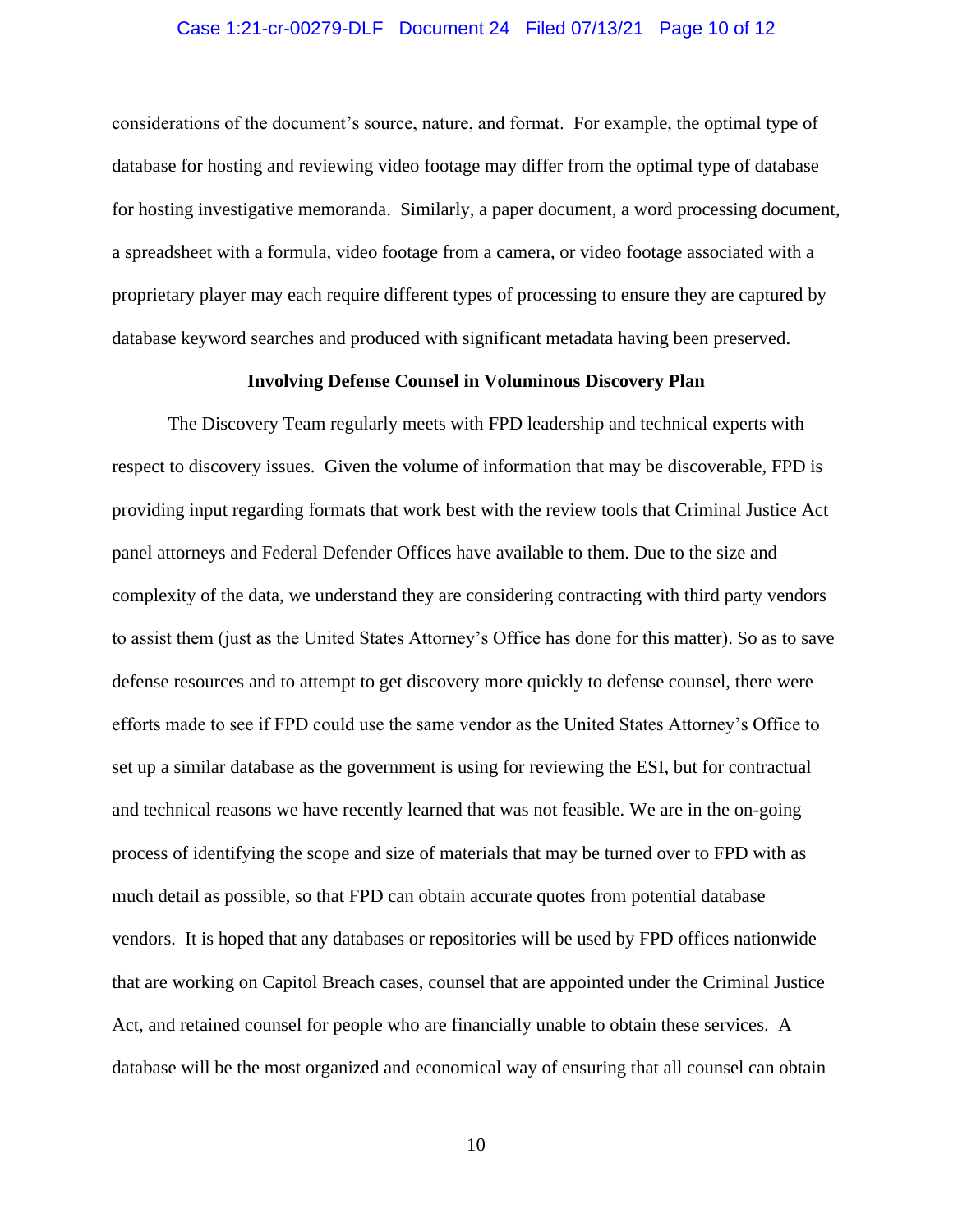access to, and conduct meaningful searches upon, relevant voluminous materials, e.g., thousands of hours of body worn camera and Capitol CCV footage, and tens of thousands of documents, including the results of thousands of searches of SCA accounts and devices.

## **Compliance with Recommendations Developed by the Department of Justice and Administrative Office of the U.S. Courts Joint Working Group on Electronic Technology**

As is evidenced by all of the efforts described above, the United States is diligently working to comply with the *Recommendations for Electronically Stored Information (ESI) Discovery Production* developed by the Department of Justice and Administrative Office of the U.S. Courts Joint Working Group on Electronic Technology in the Criminal Justice System in February 2012.<sup>1</sup> See https://www.justice.gov/archives/dag/page/file/913236/download. For example, we are: (1) including individuals with sufficient knowledge and experience regarding ESI; (2) regularly conferring with FPD about the nature, volume and mechanics of producing ESI discovery; (3) regularly discussing with FPD what formats of production are possible and appropriate, and what formats can be generated and also maintain the ESI's integrity, allow for reasonable usability, reasonably limit costs, and if possible, conform to industry standards for the

<sup>&</sup>lt;sup>1</sup> These *Recommendations* are explicitly referenced in the Advisory Committee Note to Rule 16.1. Importantly, the two individuals primarily responsible for developing the Recommendations are Associate Deputy Attorney General Andrew Goldsmith, who (as noted earlier) is working closely with the prosecution's Discovery Team, and Sean Broderick, the FPD's National Litigation Support Administrator, who is playing a similar role for the D.C. Federal Defender's Office on electronic discovery-related issues. Messrs. Goldsmith and Broderick have a long history of collaborating on cost-effective ways to address electronic discovery-related issues, which undoubtedly will benefit all parties in this unprecedented undertaking.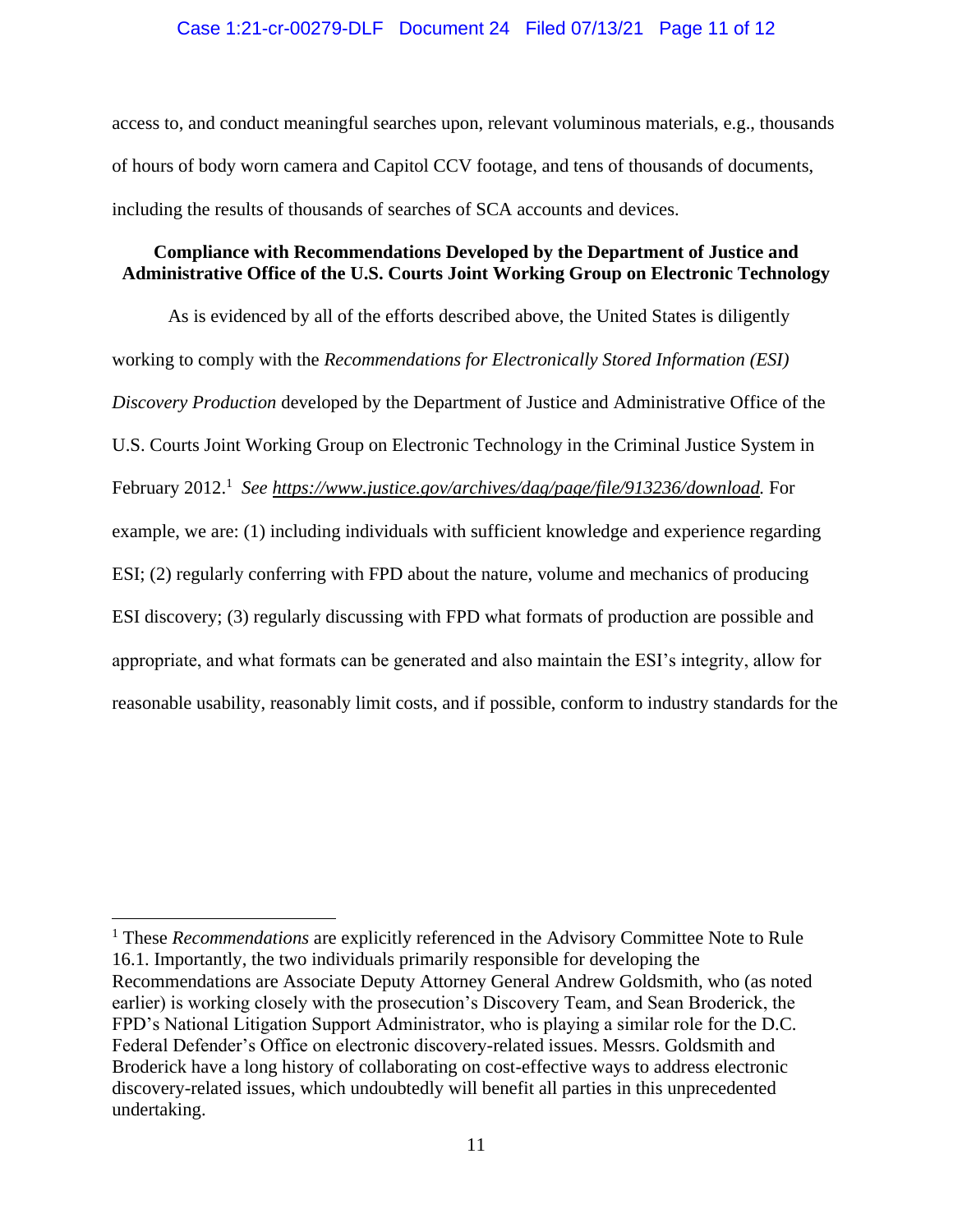#### Case 1:21-cr-00279-DLF Document 24 Filed 07/13/21 Page 12 of 12

format; (4) regularly discussing with FPD ESI discovery transmission methods and media that

promote efficiency, security, and reduced costs; and (5) taking reasonable and appropriate

measures to secure ESI discovery against unauthorized access or disclosure.

Date: July 13, 2021 Respectfully submitted,

CHANNING D. PHILLIPS Acting United States Attorney DC Bar No. 415793

By: *s/ Alexis J. Loeb* ALEXIS J. LOEB Assistant United States Attorney Detailee CA Bar No. 269895 450 Golden Gate Ave., 11<sup>th</sup> Floor San Francisco, CA 94102 Alexis.loeb@usdoj.gov (415) 436-7168

By: *s/ Emily A. Miller\_* EMILY A. MILLER Capitol Breach Discovery Coordinator DC Bar No. 462077 555 Fourth Street, N.W., Room 5826 Washington, DC 20530 Emily.Miller2@usdoj.gov (202) 252-6988

By: *s/ Geoffrey A. Barrow\_* GEOFFREY A. BARROW Capitol Breach Discovery Team, Detailee DC Bar No. 462662 1000 Southwest Third Avenue, Suite 600 Portland, Oregon 97204 Geoffrey.Barrow@usdoj.gov (503) 727-1000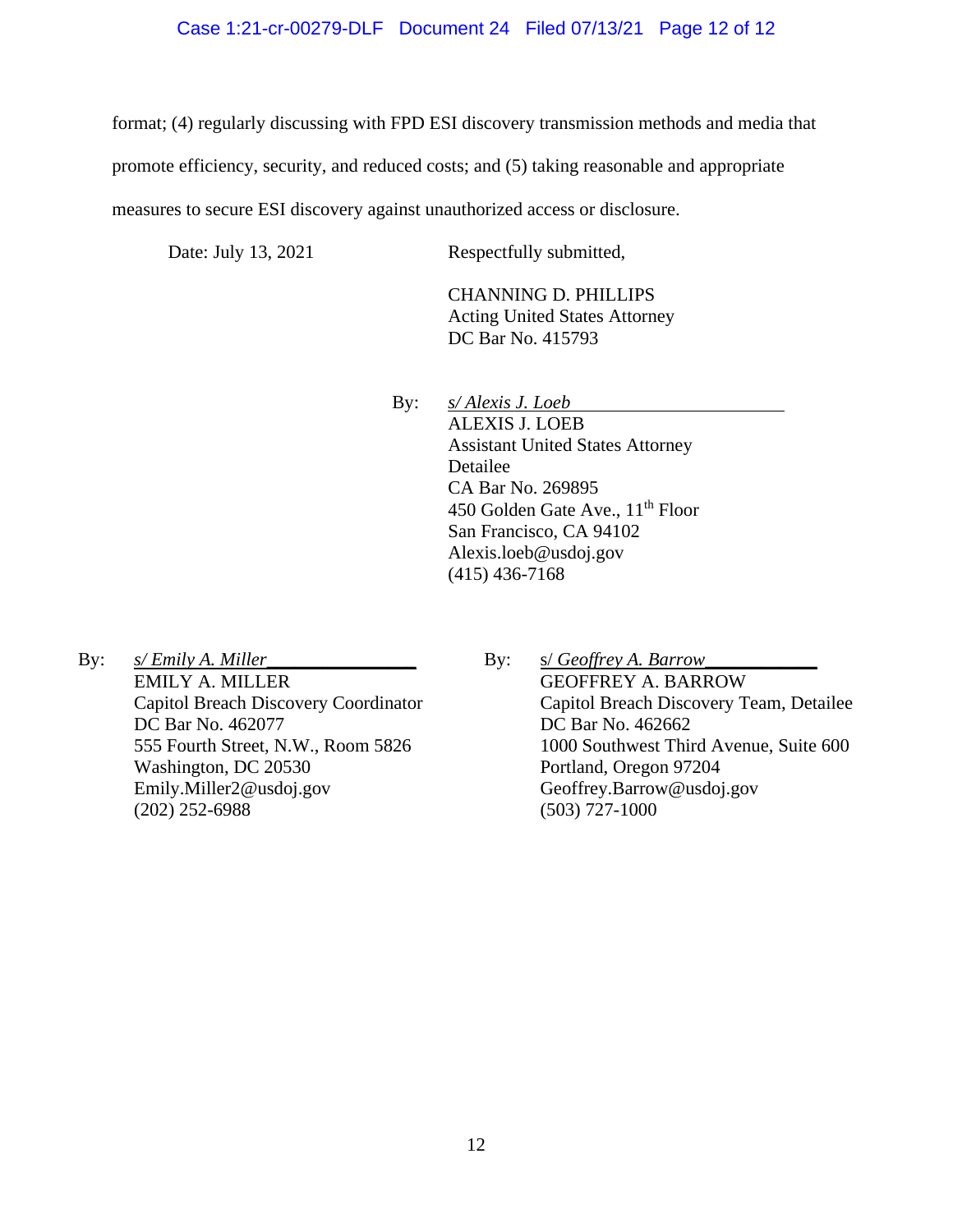# Case 1:21-cr-00279-DLF Document 24-1 Filed 07/13/21 Page 1 of 2

## **EXHIBIT A Additional Examples of Defense Discovery Requests**

| $\mathbf{1}$   | "Videos in the government's possession that filmed the interior of the capital building from approximately 2:50 PM to 3:35 PM on<br>January 6, 2021." |
|----------------|-------------------------------------------------------------------------------------------------------------------------------------------------------|
| $\overline{2}$ | "[A]ll photographs or video footage obtained or confiscated by the government from outside sources during the investigation of                        |
|                | this case are material to the defense's preparation."                                                                                                 |
| $\overline{3}$ | "Our position is that the government must identify any evidence it believes to capture [defendant], regardless of whether it intends                  |
|                | to rely on the same in its case in chief."                                                                                                            |
| $\overline{4}$ | "Copies of any and all documents, photographs, and video received by the U.S. Attorney's office and/or Metropolitan Police                            |
|                | Department or any other law enforcement agency from any law enforcement officer or prosecutor from any other jurisdiction                             |
|                | regarding this case."                                                                                                                                 |
| 5              | "I write to request that the United States review the contents of the FBI's "I" drive and disclose any and all exculpatory evidence                   |
|                | identified therein."                                                                                                                                  |
| 6              | "Network news outlets aired footage of one or more Officers directing protestors towards doors and seemingly invited them to                          |
|                | enter the building -- this is Brady material for our clients."                                                                                        |
| $\overline{7}$ | "The discovery I'm requesting is all video and/or audio footage in which Capitol Police and any other Gov't officials or agents                       |
|                | remove barriers and/or interact with protestors who entered the Capitol or gained access to the patios or other structures connected                  |
|                | to the Capitol building complex."                                                                                                                     |
| 8              | "This request also includes any video footage, including from cameras owned by MPD (crime and red light) and DDOT (which are                          |
|                | operated and maintained by MPD, and to which MPD has access), as well as any footage that government actors reviewed. This                            |
|                | request also includes any video footage from MPD District where the defendant was taken, and all body worn camera footage that                        |
|                | may have captured any portion of the alleged incident, investigation or arrest of my client."                                                         |
|                |                                                                                                                                                       |
|                | "The request includes all Body Worn Camera (BWC) footage from all offices involves in any and all searchers, arrests, and                             |
|                | investigations associated with this case and/ or labels with the CCN Number associated with this case; information that will permit                   |
|                | undersigned counsel to identify the officer wearing the BWC; metadata related to any and all BWC footage; information from the                        |
|                | AUSA's office and/or MPD specifying any edits or redactions made to the footage and the corresponding justifications. Please also                     |
|                | provide the access logs for the BWC footage for any and all officers involved in this case."                                                          |
| 9              | "All photographs, including those of the defendant, sketches, diagrams, maps, representations or exhibits of any kind, that                           |
|                | relate to this case, regardless of whether the government intends to introduce them in its case-in-chiefIncluding all video                           |
|                | recordings related to the January 6, 2021 events."                                                                                                    |
| 10             | "I further request that you review all documentation related to or generated in connection with this case that may be outside of the                  |
|                | government's official case file (e.g., materials in the FBI's "I-Drive" or other similar repositories of investigation documents in the               |
|                | possession of federal or local agencies or law enforcement authorities."                                                                              |